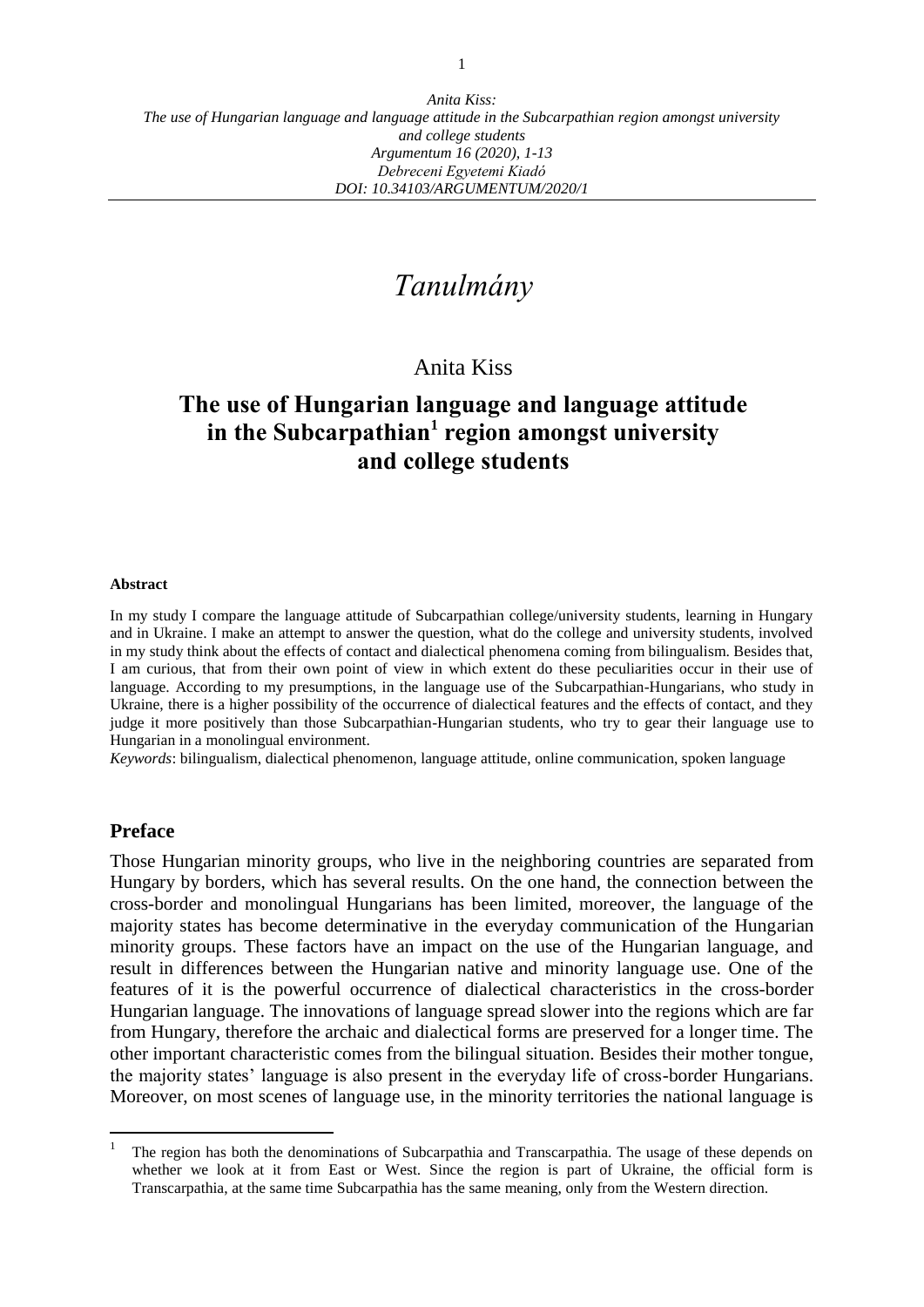more common, while in Hungary on these platforms mostly the vernacular language is used (Csernicskó & Szabómihály 2010: 181-182). In my study I examine the attitudes of participants towards utterances, which contain particular code-switching and dialectical phenomena. I also wanted to know that in what extent find they these characteristics typical in their spoken and online communication, and in general, what kind of attitude do they have in connection with the Subcarpathian-Hungarian language use. The examination is comparative, the first group of participants contains Subcarpathian-Hungarian students, who study in their homeland, and whose everyday communication is influenced by both of the Ukrainian and Hungarian language. The other group contains students, who moved to Hungary because of their University studies, but they are related to people from the Subcarpathian-Hungarian minority as well as to monolingual Hungarians, and the dissimilar language environment can form and influence their language use and attitude.

### **The definition of language attitude**

Language attitude involves knowledge about the language, in which individuals' and groups' judgement and relation is shown in connection with certain languages, language variants and any kinds of linguistic phenomena. Attitudes can extend from sorely positive surmises to complete rejections, which judge the "correctness", value and the speaker's personal characteristics in particular language variants (Grin 2013: 682, Trudgill 1997: 58).

Primarily, Language attitudes have social origins; therefore, they do not show linguistic or esthetical quality, but social habits and behavioral rules including prejudices. Sociolinguistics studies have shown that language attitudes are created as a linguistic verification and reinsurance of previously developed non-linguistic stereotypes (Kiss 2002: 136). Consequently, language attitudes can influence language changes, behavior, and can result in language insecurity. Language insecurity involves the speakers' repugnance towards their own dialect, questioning the "correctness" of it. They try to acquire a language variant, which has a higher status. On the part of individuals, it can lead to hypercorrection, while in groups it can result in the overuse of norms (Trudgill 1997: 58).

However, in some cases the stigmatized language variants can also have prestige, when they hold a positive value amongst the members of a social group. These can mainly show togetherness and solidarity, which encourage language users to use those language forms. It is called hidden prestige. In connection with that, we need to mention Peter Trudgill's research about the use of Norwich language, as a result of which he created the definition of hidden prestige. He stated that the examined society groups ascribe prestige not only to the standard but also to their non-standard language variant, and are connected to it, even if they experienced negative discrimination because of that before (Trudgill 1974).

#### **Language attitude studies in the Subcarpathian region**

By now numerous researches have been carried out amongst Subcarpathian-Hungarians in connection with the mother tongue, majority language and surrounding language variants. In point of the mother tongue, the respondents qualify the Hungarian language beautiful, while they rank the Ukrainian language only average. They also transmitted that the Hungarian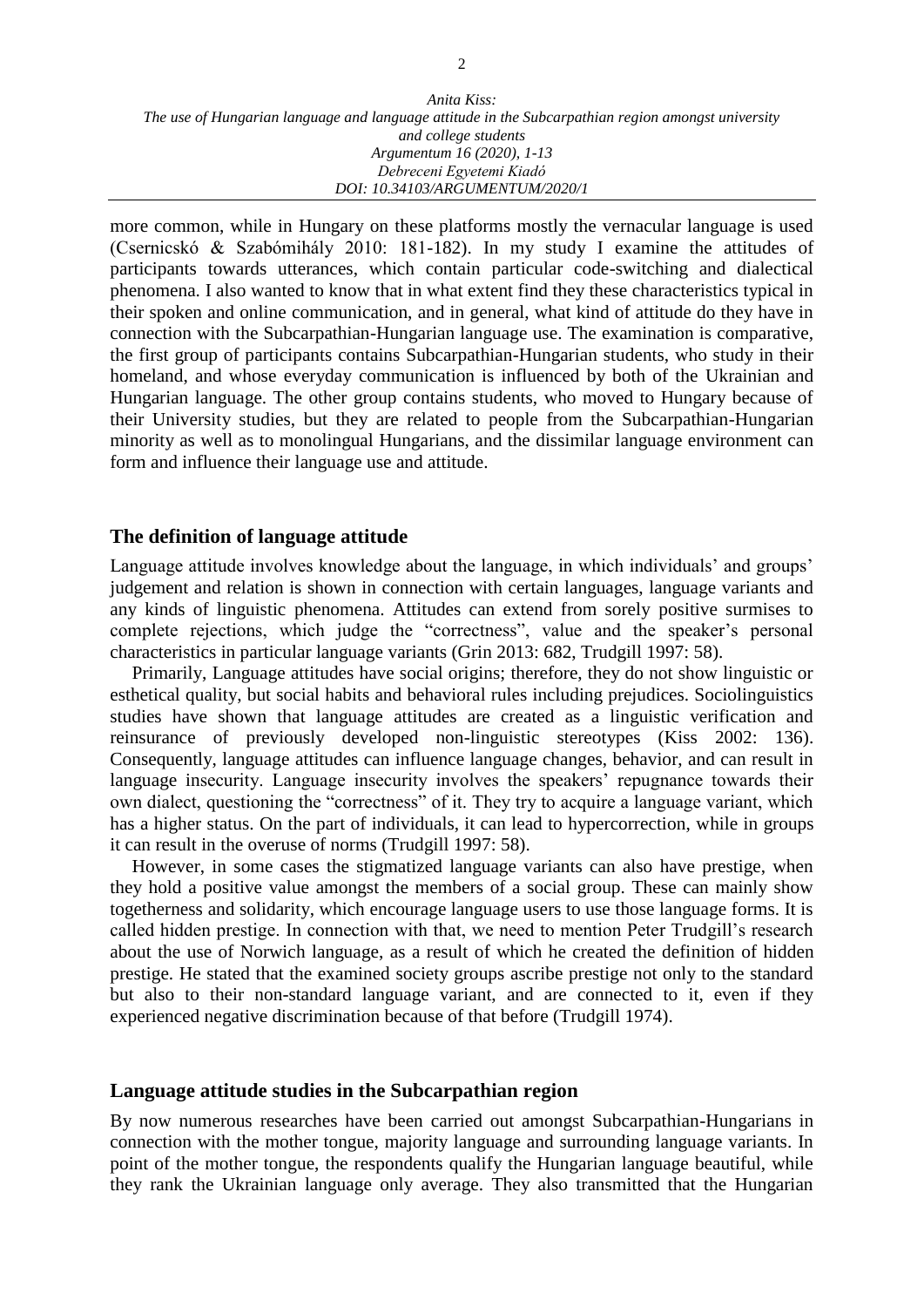| Anita Kiss:                                                                                        |
|----------------------------------------------------------------------------------------------------|
| The use of Hungarian language and language attitude in the Subcarpathian region amongst university |
| and college students                                                                               |
| Argumentum 16 (2020), 1-13                                                                         |
| Debreceni Egyetemi Kiadó                                                                           |
| DOI: 10.34103/ARGUMENTUM/2020/1                                                                    |

language is used in the most proper way in Subcarpathia, which shows their positive attitude towards their mother tongue (Karmacsi 2009: 415-422).

It was examined amongst Subcarpathian-Hungarian students that how did they adjudge the language of their town/village while they were getting closer to the school-leaving exam. The research proceeded from a hypothesis, according which the answers of the respondents depend on where they live (in a town or in a village), and that they probably adjudge the language use of village-people more negatively than the language use in towns. According to the results, most of the respondents do not find the dialects nice, and in their opinion, it is connected to the language use of the elderly generation. It turned out that those respondents, who live in villages were more likely to state that they speak in dialects than those, who live in towns. As a conclusion of the research, it was settled that the Subcarpathian-Hungarian students do not prefer dialectical speech, which determines their opinion about the language used in their own town/village (Lakatos 2005: 79-104). The former research was reconfirmed by another one, which was carried out between 2008 and 2010 involving several Hungarian language schools in Subcarpathia. As well as in the previous one, there were also 9th and 12th grade students in it, who were requested to tell their opinion about their mother tongue, national language and the changes and dialects of Hungarian language. As a result, the respondents considered the dialects archaic, and they stated that these forms are more typical in the speech of their environment than in their own language use. During the research it unraveled, that they are aware of speaking in different variant in particular situations, but they do not acknowledge it as a dialect in their own speech, despite the fact that it turned out from the research that they use these forms without recognizing it. As a verification of this, the respondents were asked to list several pairs of words, heard from dialectical speakers, and it cleared up that some words they thought were standards, were not actually that (Dudics Lakatos 2015: 34-43).

Teacher trainees' language awareness was examined in a research, which took place in Beregszász. It included the analysis of knowledge about the mother tongue and other language variants, and the differences and similarities between the language use of monolingual and bilingual Hungarians. The result of the research was that the majority of the respondents considered the Subcarpathian-Hungarian language use dialectical, and only a few of them emphasized the effects of the second language. The respondents' adjudgment towards their mother tongue was more positive than towards the Hungarian form and considered both the appearance of dialectical characteristics and the effects of bilingualism acceptable. Only a low percentage (9%) of the respondents stated that they deliberately avoid dialectical elements in their speech (T. Károlyi 2002: 329-333). Another research was carried out in Subcarpathia, about the connection between the mother tongue and identity, which concluded interviews in order to decide that in what extent the mother tongue plays role in identity. It turned out during the research that according to the respondents, mother tongue determines their national identity. There is a similar point of view amongst those, who live in territories, where language change is in an advanced stage, and they find it important for the younger generation to use Hungarian language. It was also discovered that those, who live in smaller communities in Subcarpathia can make a difference between the forms of their own language use and the Hungarian or the surrounding town's/village's varieties. In some cases, it was observable that those who live farther from their homeland, try to gear their language use to the host communities (Csernicskó 2008: 154-158).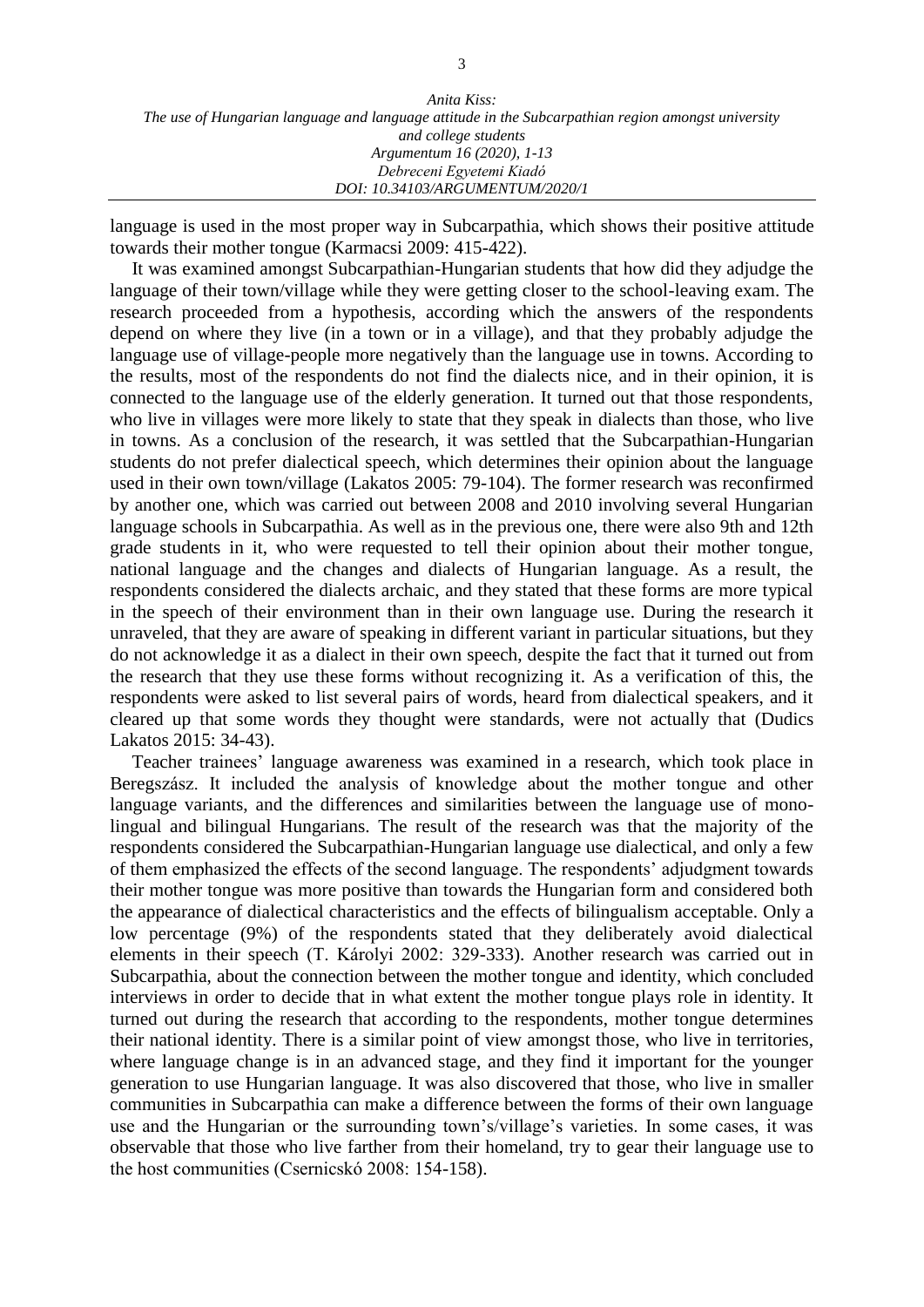In my own study, I examine the language attitude of college students studying in Ukraine and Subcarpathian-Hungarian university students, who study in Hungary. A third group is also involved in my study, which contains Hungarian university students. I created the third respondent group in order to compare the answers of the three groups in connection with language use and attitude. On the other hand, according to the answers of the questionnaire, I wanted to find out that to which of the other two groups is the language attitude of the educationally mobile Subcarpathian-Hungarian university students similar.

## **Respondents and method**

I carried out my research using a questionnaire test method. The form has been filled in by 227 respondents out of which:

- ‒ 82 were students of the University of Debrecen and have Subcarpathian origins. They are studying on the following faculties: science (32), arts and social sciences (27), information technology or mathematics (23). Henceforth, I will refer to this group as: *UD Subcarpathian.*
- ‒ 72 were students, living Subcarpathia, studying in the Ferenc Rakoczi II. Transcarpathian Hungarian College of Higher Education. They are members of the following faculties: science (21), arts and social sciences (34), information technology or mathematics (14). Henceforth, I will refer to this group as: *THC*
- ‒ 73 respondents are the Hungarian students of the University of Debrecen, in the following faculties: science (20), arts and social sciences (34), information technology or mathematics (19). Henceforth, I will refer to this group as: *UD Hungary.*

Every respondent's mother tongue is Hungarian, and they take part in the further education in Hungarian. The questionnaire involves the following topics: the sociological characteristics of the respondents (1-7), habits of keeping contact (8-10), online communication features (11- 13, 23-26, 30), language skills and use (14-18), factors, which can influence language attitude (20, 22), questions about language attitude, including effects of bilingualism and beliefs in connection with dialects (19, 21, 27-29, 31).

# **Hypothesizes**

1. Dialectical characteristics and archaic forms are more typical amongst the members of the Hungarian minority living on the periphery of the Hungarian language area, while neologisms get there slower (Csernicskó & Szabómihály 2010). Therefore, I presume that the crossborder Hungarian students consider dialectical phenomenon more natural and value speaking in dialects more than those, who live in Hungary.

2. According to the research about Subcarpathian-Hungarian identity, those who live farther from their homeland, try to gear their language use to the host communities (Csernicskó 2008: 154-158). I presume that the language attitude of the Subcarpathian-Hungarian university students, who learn in Hungary is influenced by the monolingual Hungarian environment. As a result of this, they beliefs about several linguistic phenomenon will be similar to the answers of those, who live in Hungary.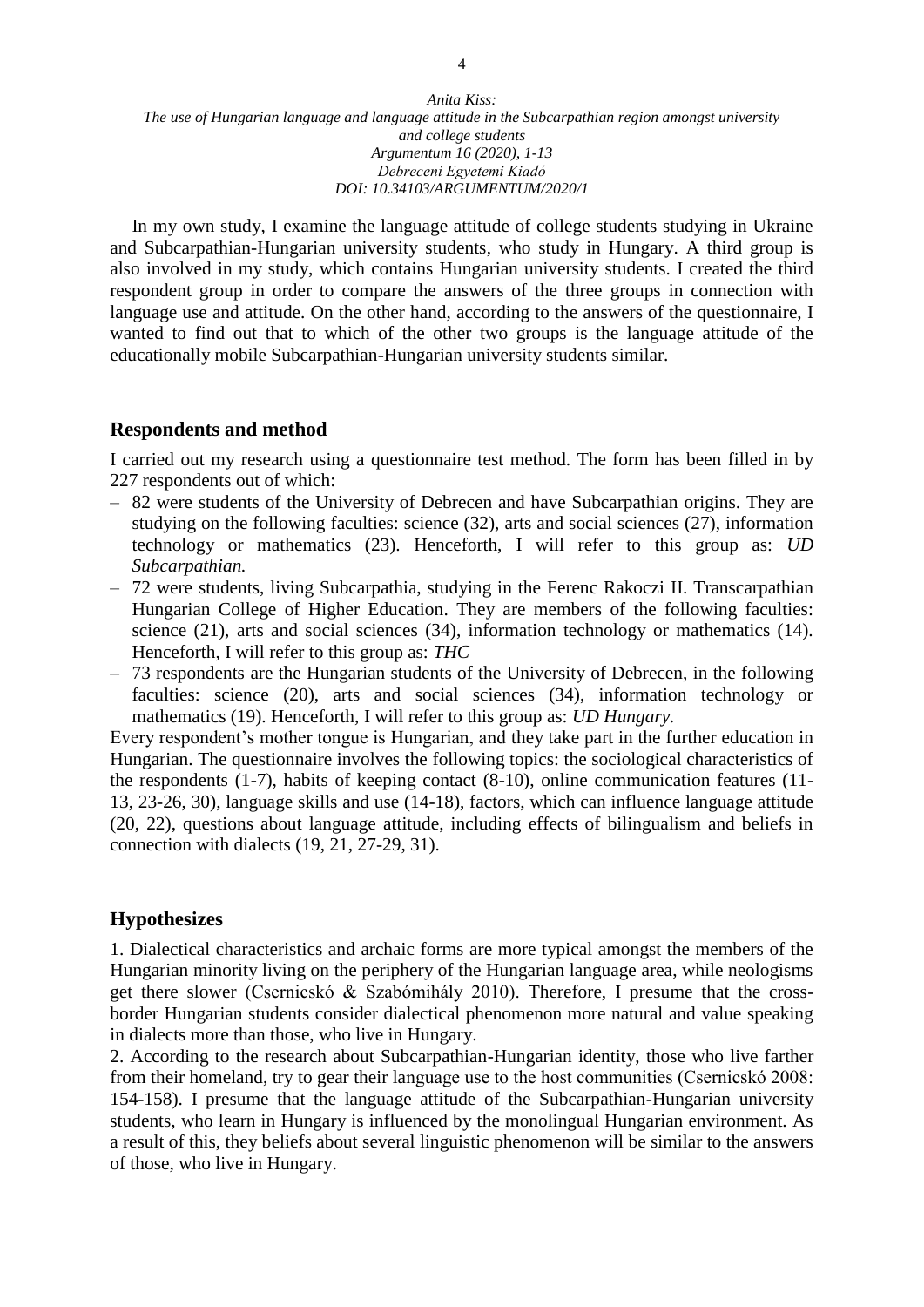3. According to Trudgill's conclusions (1974) in some cases the stigmatized language variants can also have prestige, when they hold a positive value amongst the members of a social group and show togetherness and solidarity. I presume that for those Subcarpathian-Hungarian students, who learn and live in Ukraine, the Subcarpathian-Hungarian language use become more significant in connection with identity, than for those, who left their homeland.

### **Results**

A few closed questions of the survey collected information about domicile and keeping contact, the respondents were asked to mark where they live and study. Therefore, those who live in Subcarpathia marked Ukraine (100%) and those, who live in Hungary, marked this country (100%). What shows variety in the results is that students, who study in Hungary marked Ukraine (48%) and Hungary (51%) almost equally, they based their decisions on the fact that where do they spend more time. The respondents could choose from three options in connection with the place of living: Hungary, Ukraine or other. At the point "I would like to live here the most" the majority of the Subcarpathian-Hungarian students (61%) and those students of the University of Debrecen, who live in Hungary (81%) marked Hungary, while the college students marked Ukraine and Hungary equally (43-43 %). At the question, which asked that where do they want to work, the majority of the students living in Subcarpathia (57%) marked Hungary, which means that at this point the answers of the three groups were corresponsive. From these data we can make the conclusion that evidently the Subcarpathian-Hungarian students are connected to their homeland, Ukraine/ Subcarpathia, but they consider Hungary as a country with better living and working conditions. According to the answers in connection with keeping contact, both two Subcarpathian groups' family (UD Subcarpathian: 96%, THC: 100%) and friends (UD Subcarpathian: 74%, THC: 96%) live in Ukraine, and they keep contact with their distant relatives and friends via internet. Most of those respondents (57%), who live in Hungary meet personally with their friends on a weekly basis, the majority of the THC students (53%) do that more times a day. Those Subcarpathian-Hungarian respondents, who learn in Hungary mostly marked (30%) that they meet with friends on a daily basis, but numerous students stated that it happens more time a day (26%) or only on a monthly basis (26%). However, all respondents use the chat function on the internet more times a day for keeping contact with friends (UD Subcarpathian: 56%, THC: 72%, UD Hungary: 64%). The regular contact keeping and communication via internet plays an important role in the everyday life of the respondents.

The next section of the survey contained questions about language skills. All the three groups speak Hungarian as their mother tongue. In connection with Ukrainian and Russian languages the two Subcarpathian groups had similar results. Majority of the respondents speaks Ukrainian in a less proper way (UD Subcarpathian: 43%, THC: 31%), and they only know a few words in Russian (UD Subcarpathian: 35%, THC: 29%). The majority of those, who live in Hungary speaks neither Ukrainian (75%), nor Russian (84%) languages.

According to the results in connection with spoken language use, code-switching is present in both of the Subcarpathian groups' communication, and it is more typical amongst the members of THC than in the UD Subcarpathian group  $(1<sup>st</sup> table)$ .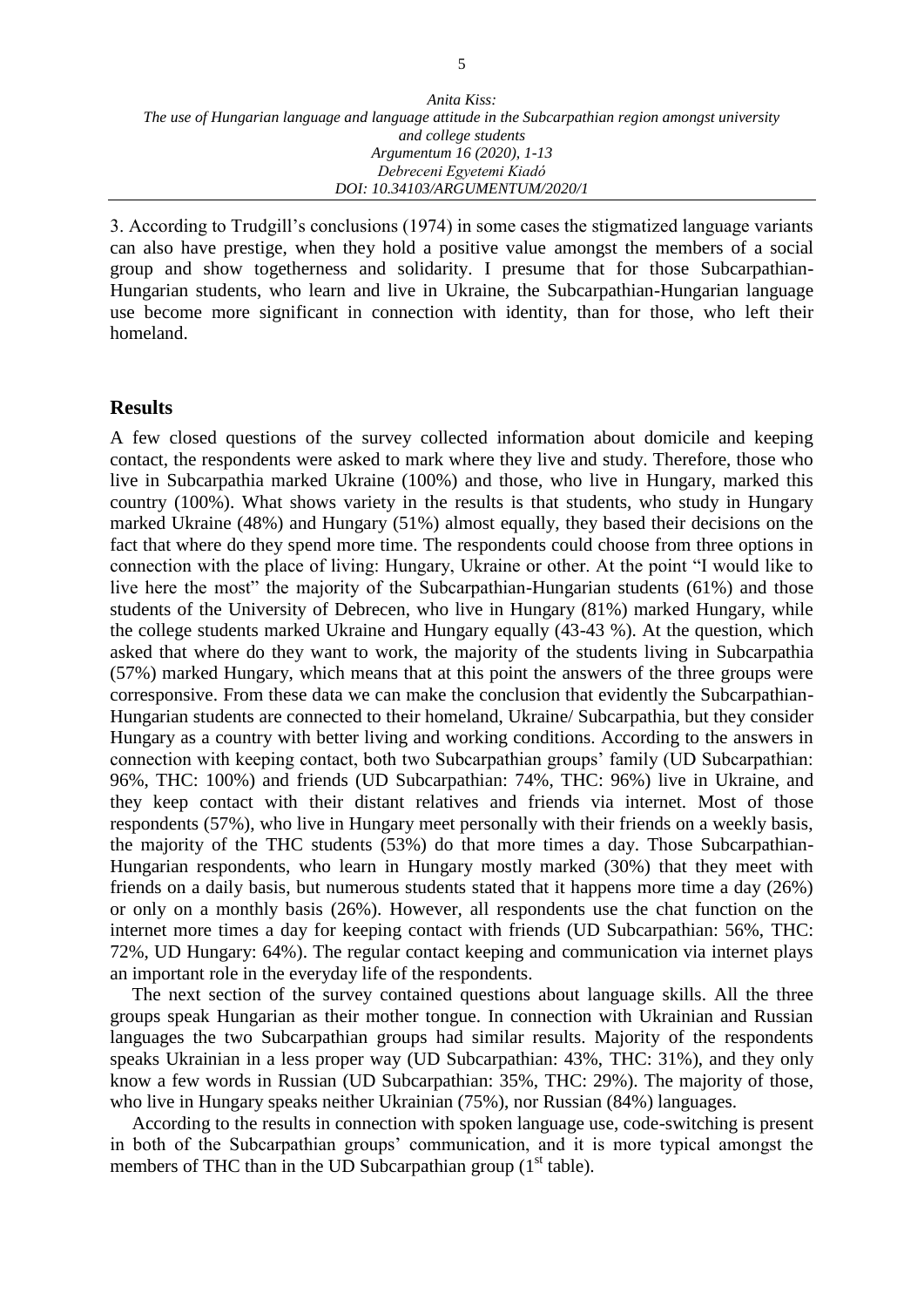| Do you use Ukrainian/Russian languages during | Yes  | No   |
|-----------------------------------------------|------|------|
| your Hungarian dialogues?                     | $\%$ | $\%$ |
| UD Subcarpathian-Hungarians                   |      |      |
| <b>THC</b>                                    |      |      |
| <b>UD Hungary</b>                             |      | 86   |

*1 st table: code-switching in spoken language use*

The reasons of code-switching are summarized in the table below  $(2<sup>nd</sup> table)$ .

|                                                | UD            | <b>THC</b> | ШD      |
|------------------------------------------------|---------------|------------|---------|
|                                                | Subcarpathian | $\%$       | Hungary |
|                                                | $\%$          |            | %       |
| I use it for practicing the Ukrainian language | 11            | 11         | 3       |
| I use it for emphasizing my utterances         | 15            | 11         |         |
| I use Ukrainian/Russian words to be            | 56            | 63         | 12      |
| humorous                                       |               |            |         |
| My Ukrainian/Russian friends do not            | 20            | 31         |         |
| understand particular words in Hungarian;      |               |            |         |
| therefore, I switch to their language          |               |            |         |
| In several cases some words come to my         | 33            |            |         |
| mind only in Ukrainian/Russian                 |               |            |         |

*2 nd table: Reasons of code-switching*

According to the table the majority of both Subcarpathian groups switch codes in order to be humorous. Besides, the students marked that mostly some words only come to their mind in Ukrainian/Russian. I asked the respondents' opinion about two statements, which are known as myths of code-switching. Myths are beliefs, or non-expert suppositions, which do not at all, or only partly meet objective facts, these are so called half-truths. In general, these are not based on rational principles, but on convictions, which are integral parts in the culture of the given society. Myths can stay on the surface because of the fact that they are not completely wrong and contain partly true elements, which are in connection with the people's everyday experiences and can influence their acts and behavior. These myths can result in the language changes (Lanstyák 2014: 80-83). One of the myths, which was chosen by me in connection with code-switching is: *"The usage of more than one language in a conversation can result in senseless dialogues"* (Lanstyák 2014: 104). None of the respondent groups agreed with this statement, the percentages are nearly equal. (1st diagram).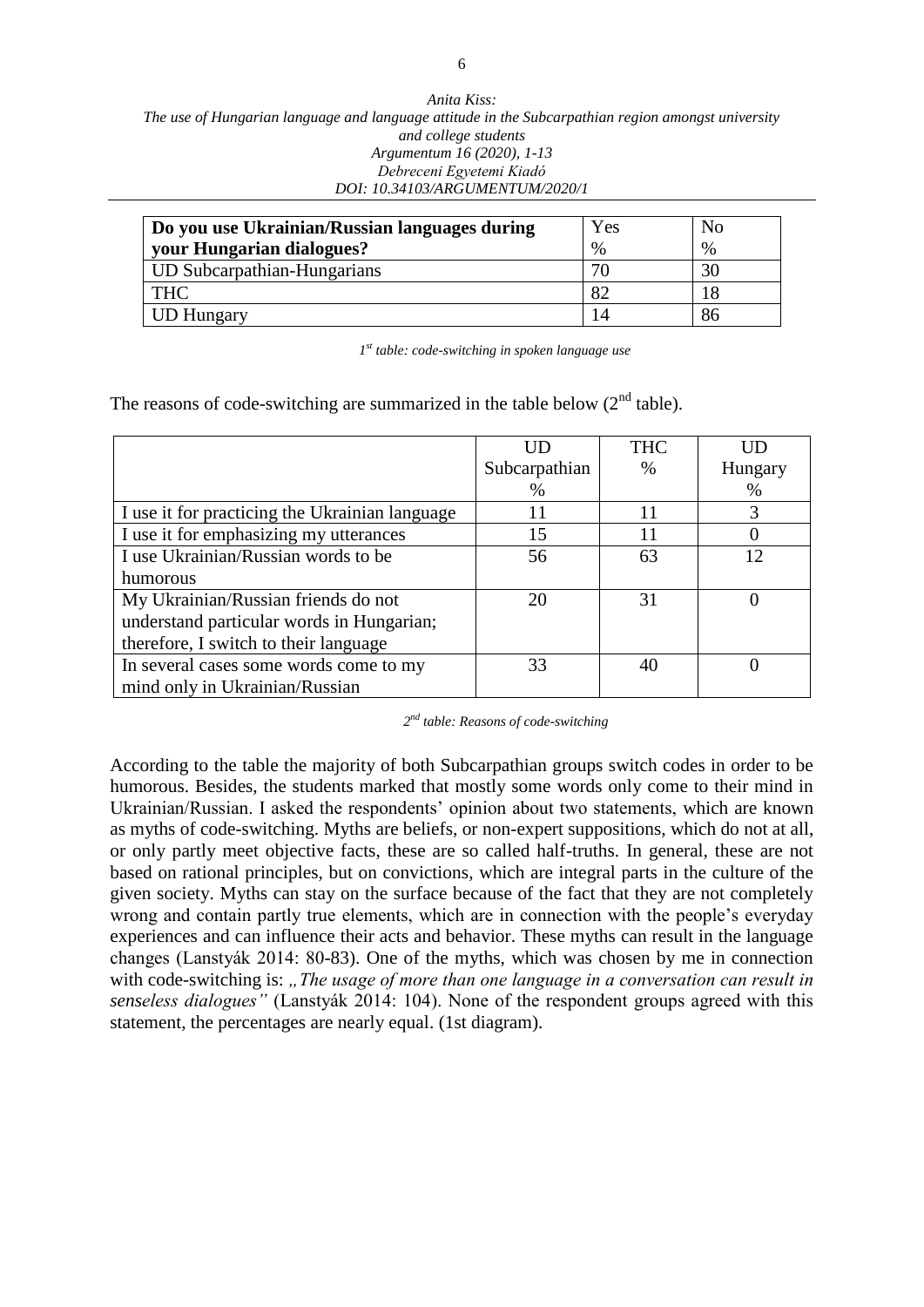*Anita Kiss: The use of Hungarian language and language attitude in the Subcarpathian region amongst university and college students Argumentum 16 (2020), 1-13 Debreceni Egyetemi Kiadó DOI: 10.34103/ARGUMENTUM/2020/1*



*1 st table: The respondents' opinion in connection with the statement that code-switching results in senseless dialogues*

According to the other myth: *"Mixing two languages shows that the speaker do not know one of the languages or maybe neither of them well"* (Lanstyák 2014: 105). I used the myth in the survey through the question: *What is your opinion about the following statement:* "As a Sub*carpathian person, I use other languages (Ukrainian, Russian) beside Hungarian, because I do not speak any of these languages properly enough." Do you agree with this statement, or can you mention any other reasons, why we switch codes during a conversation?* I only asked the opinion of the two Subcarpathian groups about this. Most of the respondents did not agree with this statement, and they mostly justified it. I categorized the typical answers  $(3<sup>rd</sup>$  table). Next to the answers I marked in brackets that how many respondents mentioned the certain reasons.

| <b>Reasons named by the respondents</b> |                                           |
|-----------------------------------------|-------------------------------------------|
| <b>THC</b>                              | UD (Subcarpathian-Hungarians)             |
| - Solidarity: during communication with | $-$ Habits (13)                           |
| people whose mother tongue is           | Filling $(10)$                            |
| Ukrainian (11)                          | Solidarity (9)                            |
| Filling: they can develop particular    | Humor $(6)$                               |
| words easier in Ukrainian (7)           | Status improvement (4)                    |
| Borrowed words: words, applied in       | - Effects of varied language environment, |
| Hungarian, coming from Ukrainian (6)    | bilingualism $(4)$                        |
| Language practice (4)                   | - Borrowed words (2)                      |
| Status improvement: in particular       | Language practice (2)                     |
| situations, e.g. in official platforms, | Quotation (2)                             |
| using Ukrainian language is obligatory  | Keeping others out of the communication   |
| (4)                                     | (2)                                       |
| Effects of varied language environment, | Making an impression: they find           |
| bilingualism (3)                        | particular word more impressive in        |
| Habits (3)                              | Ukrainian (1)                             |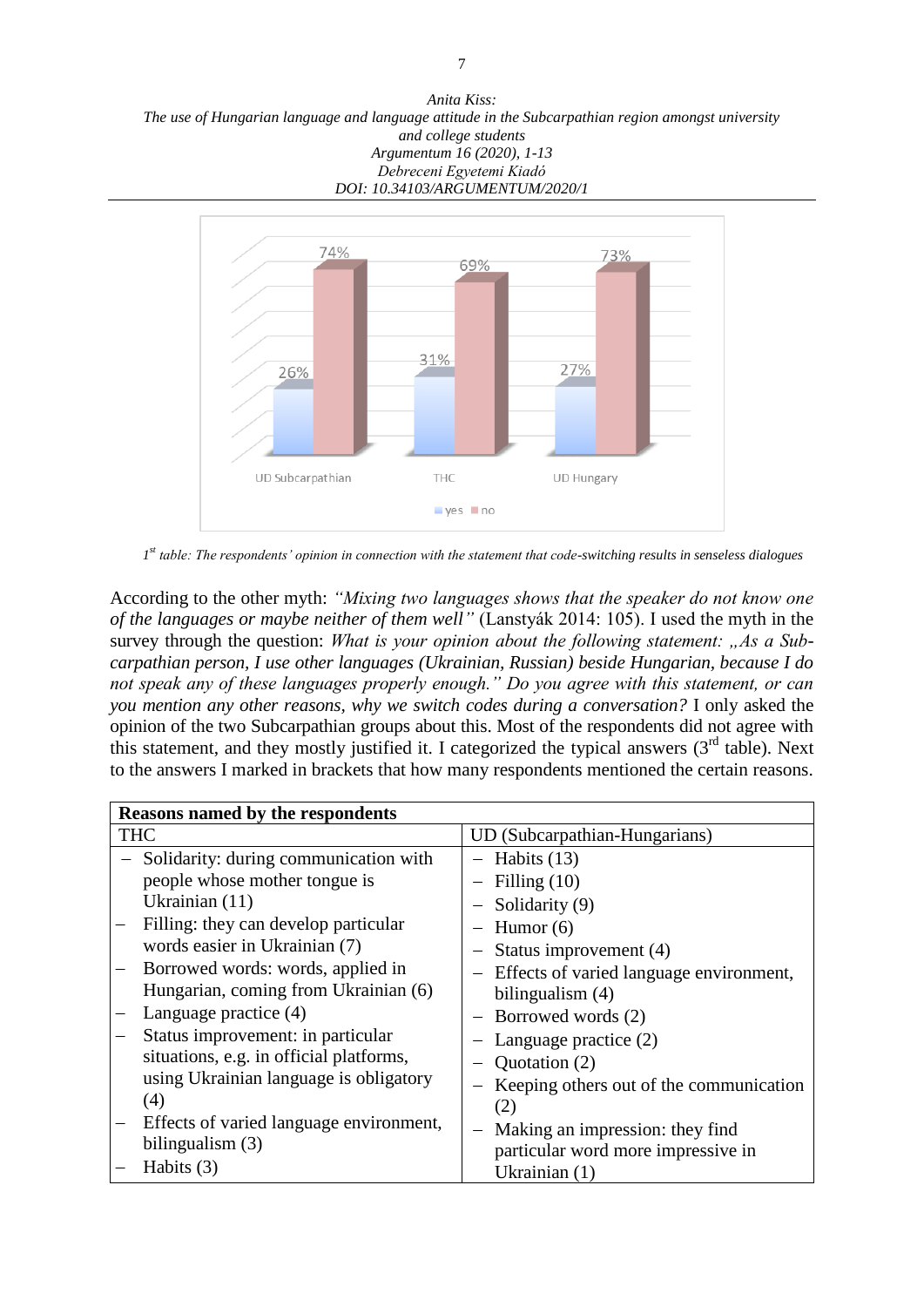| Humor $(3)$                               |
|-------------------------------------------|
| <b>Quotation: Particular Ukrainian</b>    |
| expressions or jokes cannot be translated |
| into Hungarian, they only make sense in   |
| Ukrainian $(1)$                           |
|                                           |

*<sup>3</sup> rd table: The motives of code-switching according to the own experiences of respondents* 

The Transcarpathian college students mostly use code-switching during a conversation, in order to identify themselves with those, whose mother tongue is Ukrainian. The Subcarpathian-Hungarian students, studying in Hungary switch codes out of habit, because of the frequent use of Ukrainian expressions. Similarly to the spoken language, code switching is also present in the online communication of the respondents. The table below  $(4<sup>th</sup>$  table) shows that code-switching is mostly typical amongst Transcarpathian college students, but it eventuates in the langue use of those, who study in Hungary.

| Do you use Ukrainian/Russian expressions during your | Yes  | No   |
|------------------------------------------------------|------|------|
| online communication?                                | $\%$ | $\%$ |
| <b>UD</b> Subcarpathian                              | 59%  | 41%  |
| <b>THC</b>                                           | 82%  | 18%  |
| <b>UD Hungary</b>                                    | 19%  | 81%  |

*4 th table: code-switching during online communication*

As a reason of code-switching, they also marked humor in a higher percentage  $(5<sup>th</sup>$  table).

| <b>Reasons of code-switching:</b>                 |               | <b>THC</b> | UD       |
|---------------------------------------------------|---------------|------------|----------|
|                                                   | Subcarpathian | $\%$       | Hungary  |
|                                                   | $\%$          |            | $\%$     |
| This is typical in the language use of            | 21            | 29         | $\Omega$ |
| Subcarpathian people, we express in this way that |               |            |          |
| we are from Subcarpathia                          |               |            |          |
| I only use it, when I am chatting with            | 13            | 35         |          |
| Ukrainian/Russian friends                         |               |            |          |
| Humor                                             | 46            | 47         | 15       |
| Others use Ukrainian/Russian words during their   | 20            | 22         |          |
| online communication, and I also would like to    |               |            |          |
| adapt these                                       |               |            |          |

*5 th table: reasons of code switching in online communication*

Thereinafter, the respondents were asked to mark that on their own admission what are characteristic in their online communication. The majority of the Subcarpathian students, studying in Debrecen marked English words, and more than a half of them use Ukrainian/Russian words and slang expressions by turns. The vast majority of students,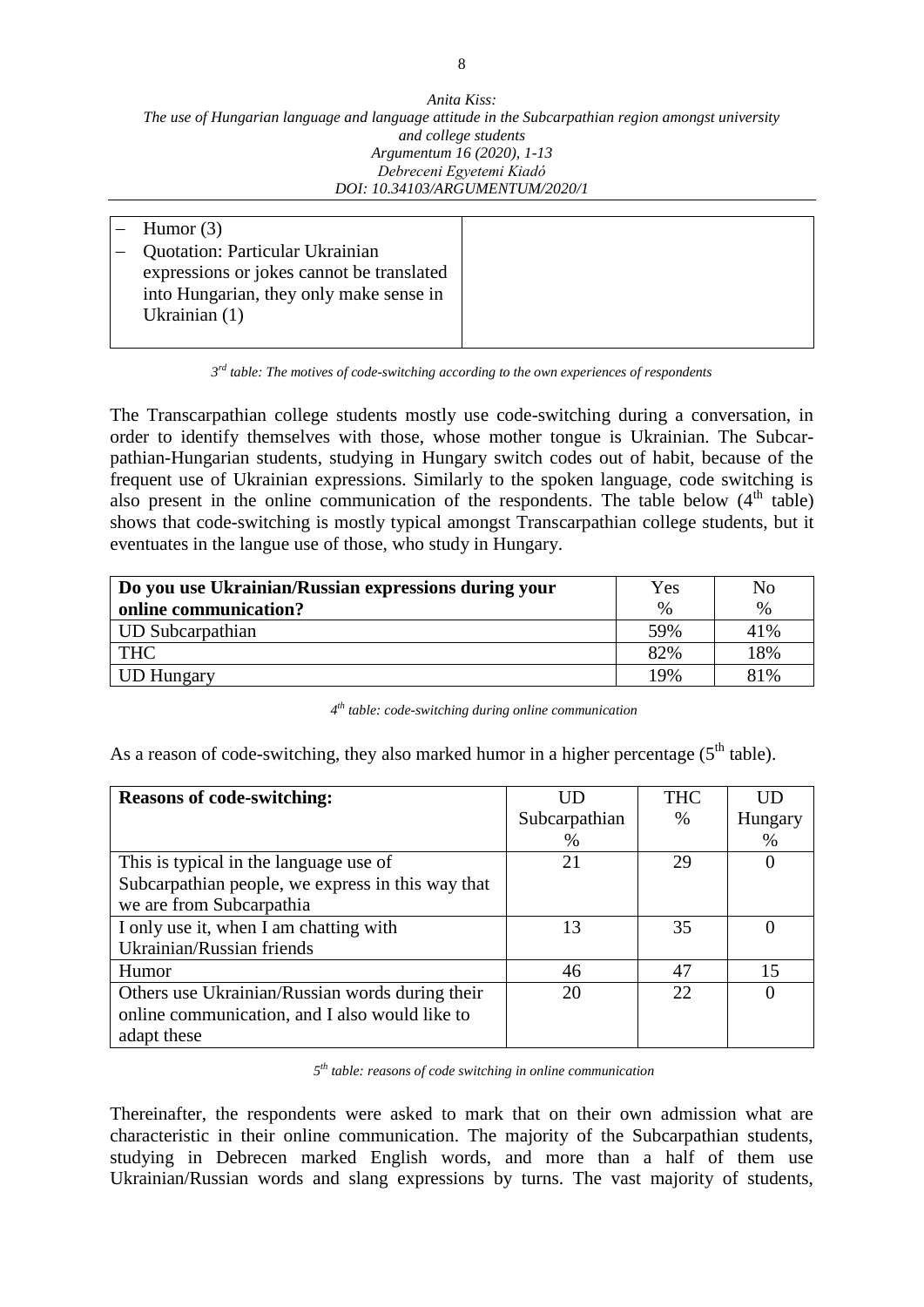| Anita Kiss:                                                                                        |
|----------------------------------------------------------------------------------------------------|
| The use of Hungarian language and language attitude in the Subcarpathian region amongst university |
| and college students                                                                               |
| Argumentum 16 (2020), 1-13                                                                         |
| Debreceni Egyetemi Kiadó                                                                           |
| DOI: 10.34103/ARGUMENTUM/2020/1                                                                    |

studying in Subcarpathia marked that they use Ukrainian/Russian words, but more than a half of the respondents use words, borrowed from the Ukrainian/Russian languages, and also English expressions. Amongst the students, studying in Hungary, almost everyone uses English words and slang in a high percentage during their online communication. According to the comparison, the use of dialectical words occurs in a higher percentage amongst those, who study in Subcarpathia  $(2<sup>nd</sup>$  diagram).



*2nd diagram: Features of the Internet communication of participants*

In connection with the previously mentioned phenomenon, I also asked the three groups that how often do they use Ukrainian/Russian expressions, words, borrowed from these two languages, expressions, containing dialectical features or English words. According to the data, the Subcarpathian students, who learn in Debrecen use these less frequently, than the THC group. The respondents, who live in Hungary mostly use English and dialectical expressions, but they never use Ukrainian/Russian words  $(6<sup>th</sup> table)$ .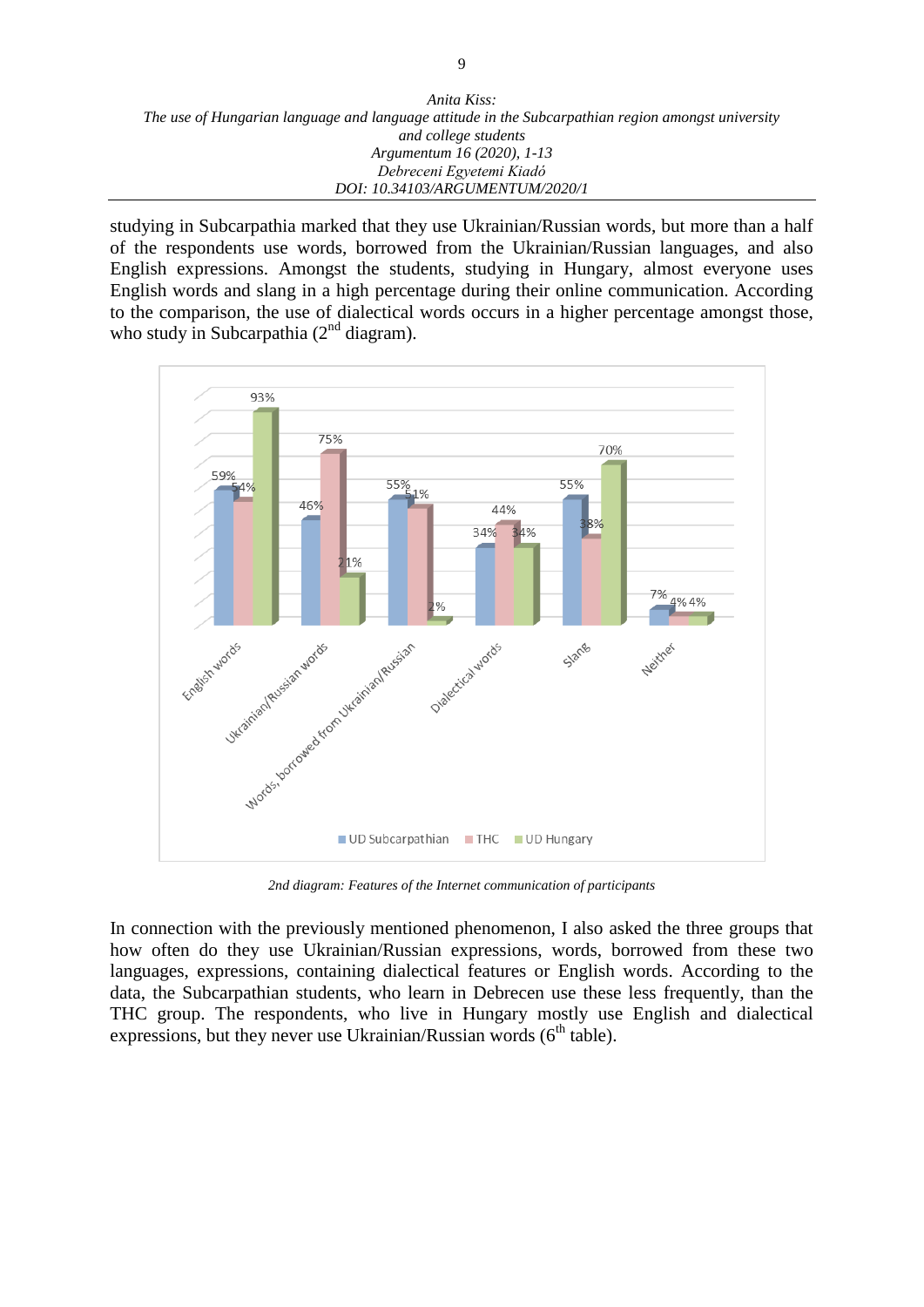*Anita Kiss: The use of Hungarian language and language attitude in the Subcarpathian region amongst university and college students Argumentum 16 (2020), 1-13 Debreceni Egyetemi Kiadó DOI: 10.34103/ARGUMENTUM/2020/1*

|                         | Frequently % | Sometimes % | Never % |  |
|-------------------------|--------------|-------------|---------|--|
| <b>UD Subcarpathian</b> |              |             |         |  |
| English words           | 51           | 40          | 9       |  |
| Dialectical words       | 11           | 63          | 26      |  |
| Words, borrowed from    | 39           | 45          | 16      |  |
| Ukrainian/Russian       |              |             |         |  |
| Ukrainian/Russian words | 41           | 44          | 15      |  |
| <b>THC</b>              |              |             |         |  |
| English words           | 34           | 42          | 24      |  |
| Dialectical words       | 39           | 56          | 5       |  |
| Words, borrowed from    | 43           | 40          | 17      |  |
| Ukrainian/Russian       |              |             |         |  |
| Ukrainian/Russian words | 47           | 36          | 17      |  |
| <b>UD Hungary</b>       |              |             |         |  |
| English words           | 65           | 32          | 3       |  |
| Dialectical words       | 5            | 45          | 50      |  |
| Words, borrowed from    | 1            | 3           | 96      |  |
| Ukrainian/Russian       |              |             |         |  |
| Ukrainian/Russian words |              | 8           | 91      |  |

*6 th table: frequency of characteristics of language use in online communication*

I asked for the opinion of the two Subcarpathian groups about the phenomena, when Subcarpathian-Hungarian people use Russian/Ukrainian words during their online communication. The Subcarpathian-Hungarian students of the University of Debrecen think that it is a natural and common phenomenon, which characterizes their own use of language too. Contrarily, the respondents, who study in Subcarpathia marked in a much higher percentage that it has a function of demonstrating identity/orientation, but half of them stated that it is a natural and common phenomenon, which also characterizes their use of language, and it is used because the online communication is casual (7th table).

| What is your opinion, when Subcarpathian-Hungarian             | ΠD            | <b>THC</b> |
|----------------------------------------------------------------|---------------|------------|
| people use Russian/Ukrainian words during their online         | Subcarpathian | $\%$       |
| communication?                                                 | $\%$          |            |
| It is a common phenomenon amongst Subcarpathian, and also      | 45            | 50         |
| typical in my speech                                           |               |            |
| It is a common phenomenon amongst Subcarpathians, but it is    | 32            | 13         |
| not typical in my speech                                       |               |            |
| I have never met this kind of situation in online              | 7             | 8          |
| communication                                                  |               |            |
| I have already met this kind of situation, but I have no idea, | Q             |            |
| what are the reasons of that                                   |               |            |
| I have already met this kind of situation, but I find these    | 15            |            |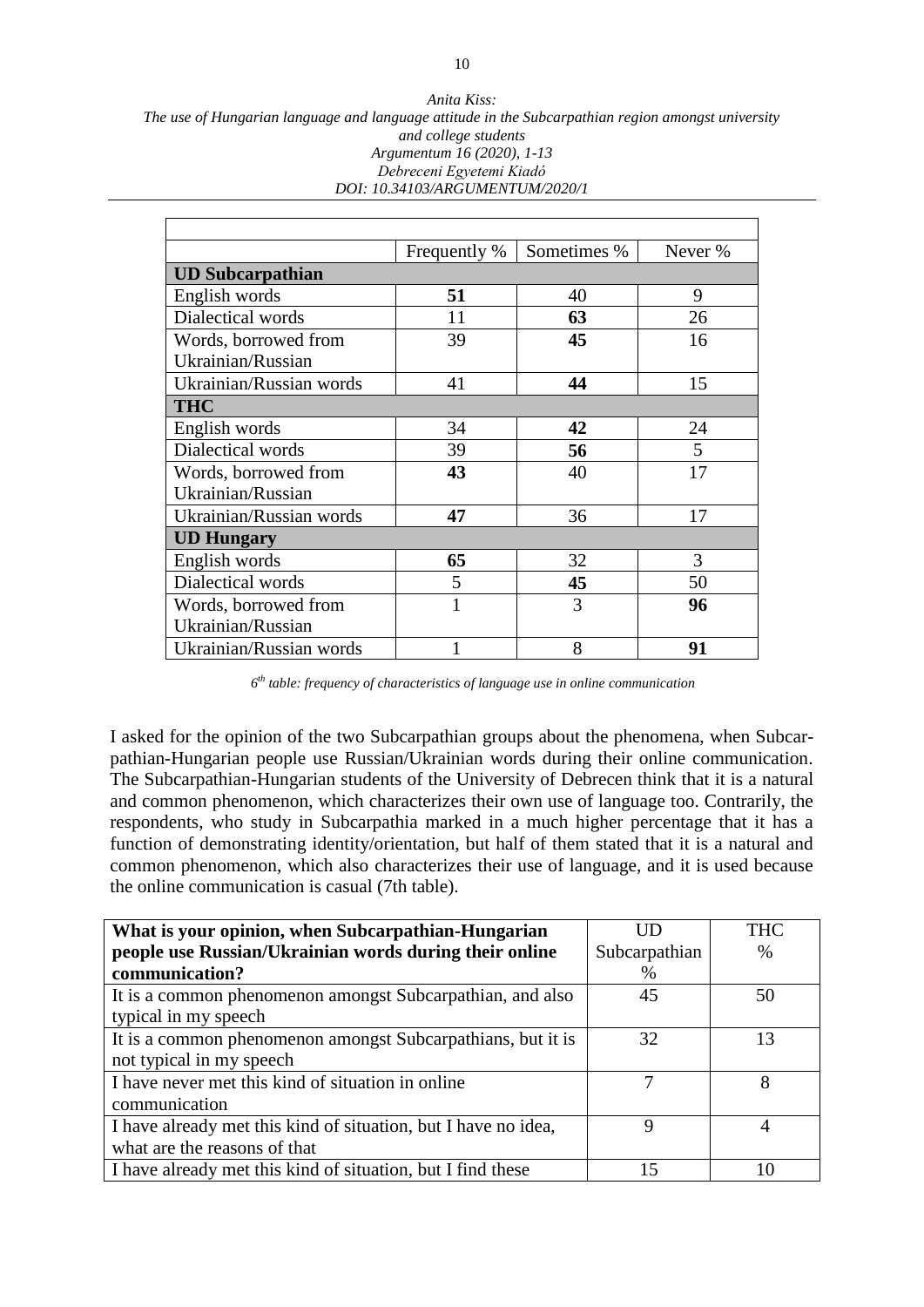| specifically annoying                                    |    |
|----------------------------------------------------------|----|
| I think that its function is demonstrating identity      |    |
| It is used for humor, because of the looseness of online | 50 |
| communication                                            |    |

*7 th table: attitudes in connection with code-switching*

The rest of the survey examined the attitude of the respondents in connection with dialects. Therefore, I asked their opinion about the following sentence, containing dialectical elements: *"Jó<sup>u</sup> van má' te jány, nyugi, oszt miden rendben lesz".* Most of the respondents (UD Subcarpathian: 85%, THC: 91%, UD Hungary: 78%) had already came across that kind of example, but as they said, it is not typical in their own speech. In an open question, I also asked the respondents' opinion about the following utterance, which contains dialectical elements: "*akkor átjösztök máma este*?". They were requested to describe it with two words. Altogether I got 269 answers. There were some characteristics, which were mentioned by all the three groups, or several times inside the same group. The numbers in brackets show that how many respondents gave the answers. I summarized the most typical expressions in the table below  $(8<sup>th</sup>$  table). The answers, given by the respondents can be divided into three categories: neutral, positive and negative markers. Amongst the members of all the three groups mostly neutral markers were mentioned, while positive words occurred in the lowest percentage.

| <b>UD</b> Subcarpathian            | <b>THC</b>                             | <b>UD Hungary</b>                  |
|------------------------------------|----------------------------------------|------------------------------------|
| dialectical words (12),            | dialectical words $(11)$ ,             | dialectical words (14),            |
| annoying $(8)$ , familiar $(7)$ ,  | incorrect $(9)$ , frequent $(5)$ ,     | incorrect $(5)$ , humorous $(4)$ , |
| broad (6), understandable          | countrified (5), annoying              | countrified (4),                   |
| $(6)$ , incorrect $(5)$ ,          | $(4)$ , familiar $(4)$ , broad $(4)$ , | understandable (4), weird          |
| Subcarpathian (5), humorous        | humorous $(4)$ ,                       | $(3)$ , archaic $(3)$ , disturbing |
| $(4)$ , disturbing $(4)$ , natural | understandable (3), homely             | $(2)$ , Hungarian $(2)$ , does not |
| $(3)$ , frequent $(3)$ , used by   | $(2)$ , I also use it $(2)$ ,          | disturb me $(2)$ .                 |
| elderly (3), I do not tolerate     | disturbing $(2)$ .                     |                                    |
| it $(2)$ , I do not use it $(2)$ , |                                        |                                    |
| typical (2), poor language         |                                        |                                    |
| skills $(2)$ , countrified $(2)$ , |                                        |                                    |
| weird $(2)$ , negligent $(2)$ .    |                                        |                                    |

*8 th table: attitudes in connection with dialects*

### **Summary**

In my study, I used a survey to compare the answers of the three respondents' groups. I examined that in what extent are code-switching and the usage of dialectical words typical in their language, and I asked their opinion about these language phenomena. The groups on the one hand contained Transcarpathian-Hungarian college students, who live and study in Ukraine, and on the other hand Transcarpathian-Hungarian university students, who moved to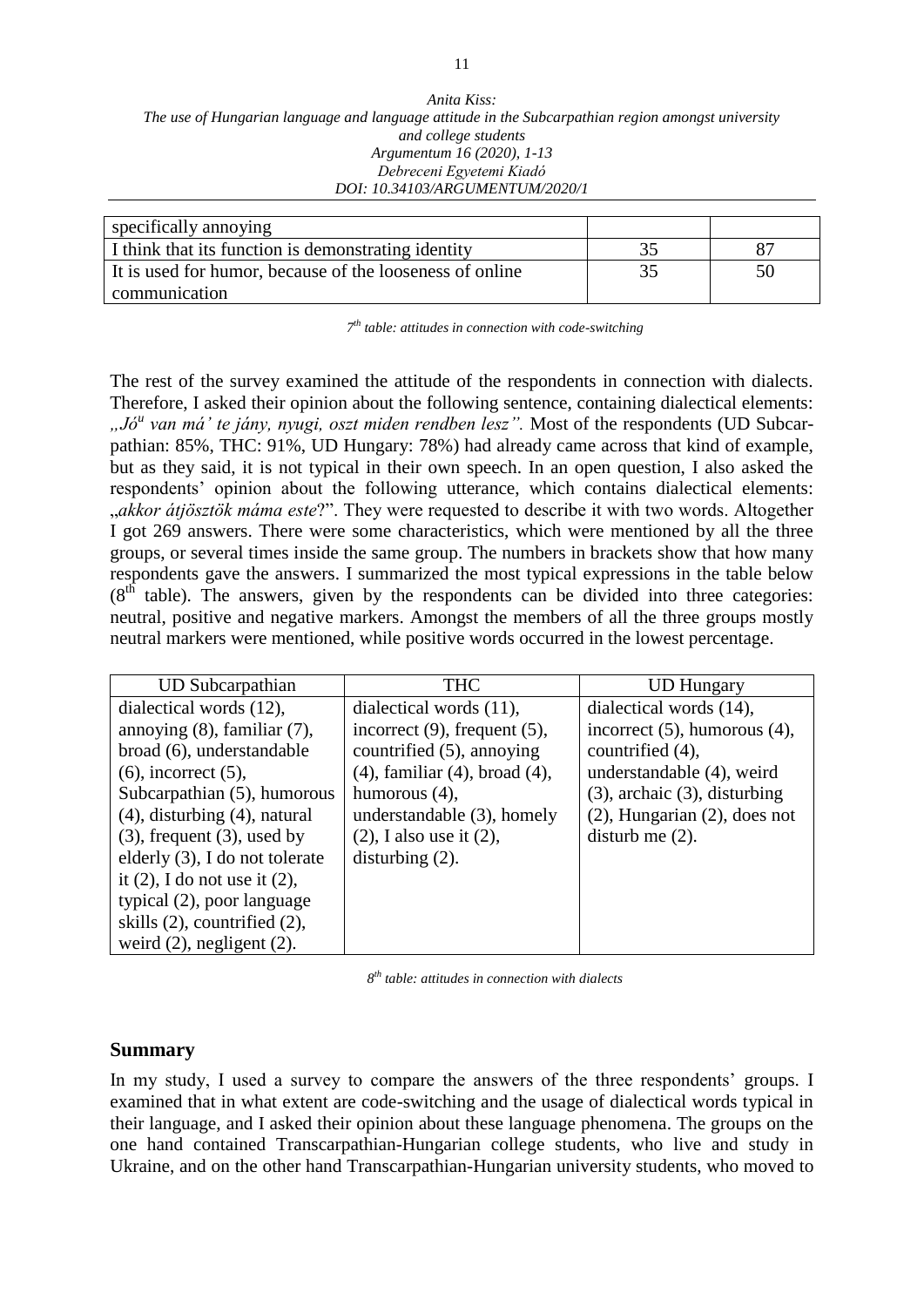Hungary in educational purpose, and thirdly students, whose homeland is Hungary. The aim of my research was to compare the language attitude of the three groups, and to find out, the habits of language amongst the educationally mobile Subcarpathian-Hungarian students, and whether their attitude is rather similar to the group's living in Ukraine or in Hungary.

According to the results, the THC students marked in a higher percentage than Subcarpathian-Hungarian students, studying in Hungary that code switching is typical in their speech. As a reason of code-switching both groups marked humor, but amongst the THC students it was a more common answer that particular words only come to their mind in Russian/Ukrainian than amongst Subcarpathian-Hungarian respondents, studying in Hungary. None of the three groups agreed that switching between two or more languages can result in a senseless conversation. The two Subcarpathian groups also reasoned code-switching. The majority of the THC group switches between codes because of solidarity reasons, which means that they try to adjust to the majority group's mother tongue, while the Subcarpathian-Hungarian respondents, studying at the University of Debrecen mentioned habits as the main reason of code-switching. Code switching is noticeable amongst the respondents of the two Subcarpathian groups, not only in spoken, but also in online communication. As a reason of that, majority of them also mentioned humor. Differences were noticeable between the answers of these groups, especially when they were asked to mark the characteristics of their online communication. The members of the UD Subcarpathian group mostly use English words; therefore their online communication habits are closer to those who are from Hungary. On the other hand, in the THC group the usage of Ukrainian/Russian words is more typical. At the same time more than half of the UD Subcarpathian group use words, borrowed from Ukrainian/Russian or slang expressions during their online communication. According to the comparison, slang words are less common amongst the THC students, and mostly this group marked that they use dialectical words in their online communication. In connection with the frequency of using the previously mentioned language phenomenon the answers of the UD Subcarpathian students were rather similar to the students of Hungary's responses. The two Subcarpathian groups had different opinion about code-switching during online communication. The vast majority of THC students think that it has an identity labelling function, while most of the students in the UD Subcarpathian group stated that it is a common and familiar phenomenon amongst Subcarpathian people, which is also typical in their communication. All the respondent group had met utterances, containing dialectical words during their online communication, and their attitude towards these were neutral. When they were asked to list words in connection with an utterance, containing dialectical phenomena, most of the respondents mentioned "dialectical word", at the same time several students answered: incorrect, broad, familiar.

The respondents' attitude towards dialectical speech shows a wide range of variety, including negative, positive and neutral opinions. In connection with their own language use mostly those college students stated that these elements are typical in their speech, who live and study in Subcarpathia, while amongst the members of the other two groups it is equally typical, according to their own acknowledgement. The answers of the two Subcarpathian groups in connection with their spoken language are similar in many ways, however the answers of the Subcarpathian-Hungarian students, studying in Debrecen, in the matter of online communication are rather similar to the results of the UD Hungary group. Therefore, both the bilingual and monolingual Hungarian environment has an impact on their answers.